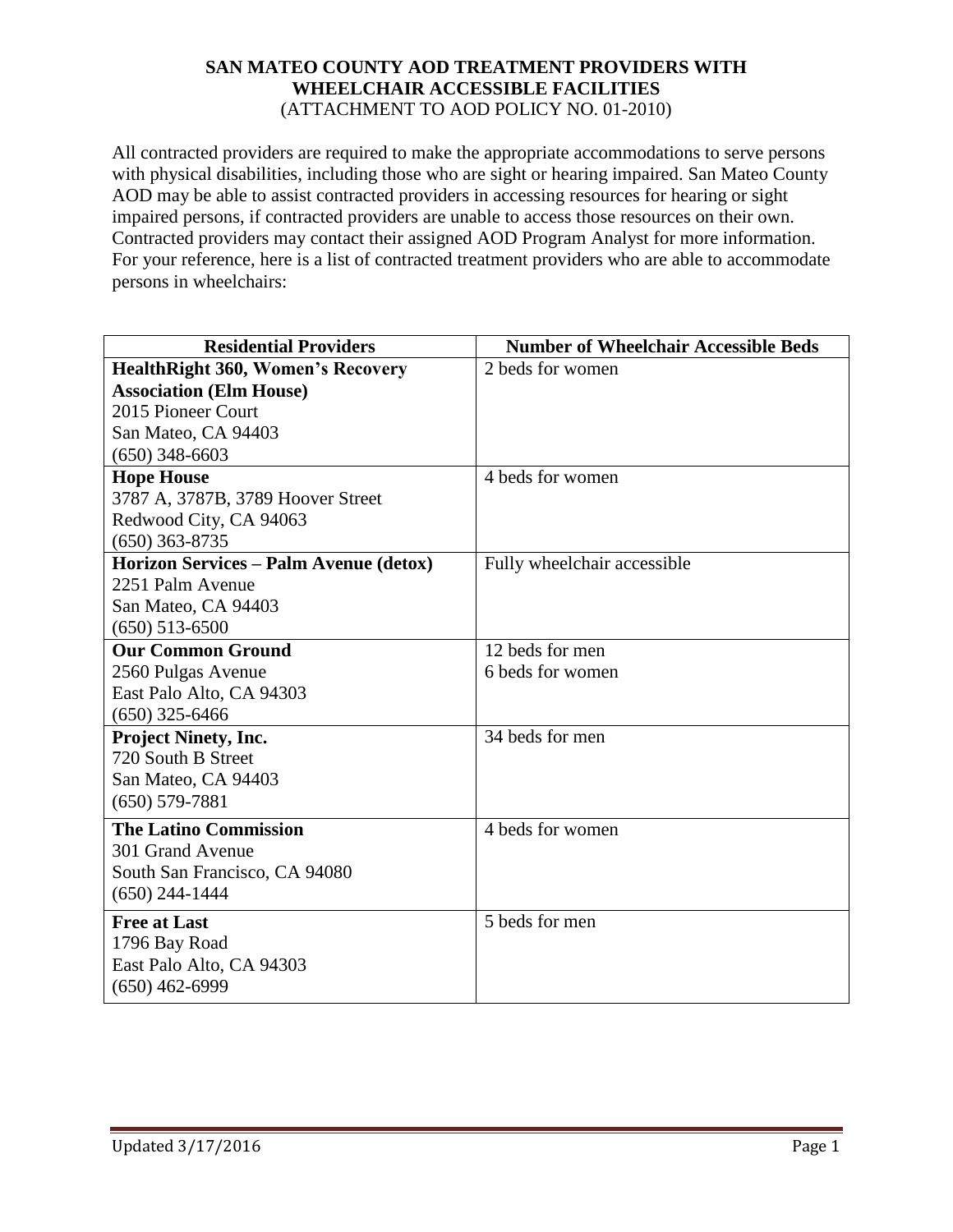## **SAN MATEO COUNTY AOD TREATMENT PROVIDERS WITH WHEELCHAIR ACCESSIBLE FACILITIES** (ATTACHMENT TO AOD POLICY NO. 01-2010)

| <b>Outpatient Providers with Wheelchair Accessible Facilities</b> |
|-------------------------------------------------------------------|
|-------------------------------------------------------------------|

| <b>Outpatient Providers with Wheelchair Accessible Facilities</b> |  |
|-------------------------------------------------------------------|--|
| El Centro de Libertad - The Freedom Center                        |  |
| 500 Allerton Street                                               |  |
| Redwood City, CA 94062                                            |  |
| $(650)$ 599-9955                                                  |  |
| <b>Free at Last</b>                                               |  |
| 1796 Bay Road                                                     |  |
| East Palo Alto, CA 94303                                          |  |
| $(650)$ 462-6999                                                  |  |
| Health Right 360, Asian American Recovery Services, Inc.          |  |
| 6181 Mission Street                                               |  |
| Daly City, CA 94014                                               |  |
| $(415)$ 337-0140                                                  |  |
| <b>HealthRight 360, Outpatient Services</b>                       |  |
| 2015 Pioneer Court, Suite B                                       |  |
| San Mateo, CA 94403                                               |  |
| $(650)$ 348-6603                                                  |  |
| <b>Pyramid Alternatives, Inc.</b>                                 |  |
| 480 Manor Plaza                                                   |  |
| Pacifica, CA 94044                                                |  |
| $(65)$ 355-8787                                                   |  |
| <b>Sitike Counseling Center</b>                                   |  |
| 306 Spruce Avenue                                                 |  |
| South San Francisco, CA 94080                                     |  |
| $(650) 589 - 9305$                                                |  |
| <b>Star Vista – Archway</b>                                       |  |
| 609 Price Avenue, Suite 201                                       |  |
| Redwood City, CA 94063                                            |  |
| $(650)$ 366-8433                                                  |  |
| <b>Star Vista – First Chance Outpatient Services</b>              |  |
| 826 Mahler Road                                                   |  |
| Burlingame, CA 94010<br>$(650) 689 - 5597$                        |  |
| <b>Star Vista – Insights</b>                                      |  |
| 609 Price Avenue, Suite 205                                       |  |
| Redwood City, CA 94063                                            |  |
| $(650)$ 366-8433                                                  |  |
| <b>Star Vista – Women's Enrichment Center</b>                     |  |
| 200 Industrial Road                                               |  |
| San Carlos, CA 94070                                              |  |
| $(650) 591 - 3636$                                                |  |
| <b>The Latino Commission</b>                                      |  |
| 301 Grand Avenue                                                  |  |
| South San Francisco, CA 94080                                     |  |
| $(650)$ 244-1444                                                  |  |

 $\overline{\phantom{a}}$